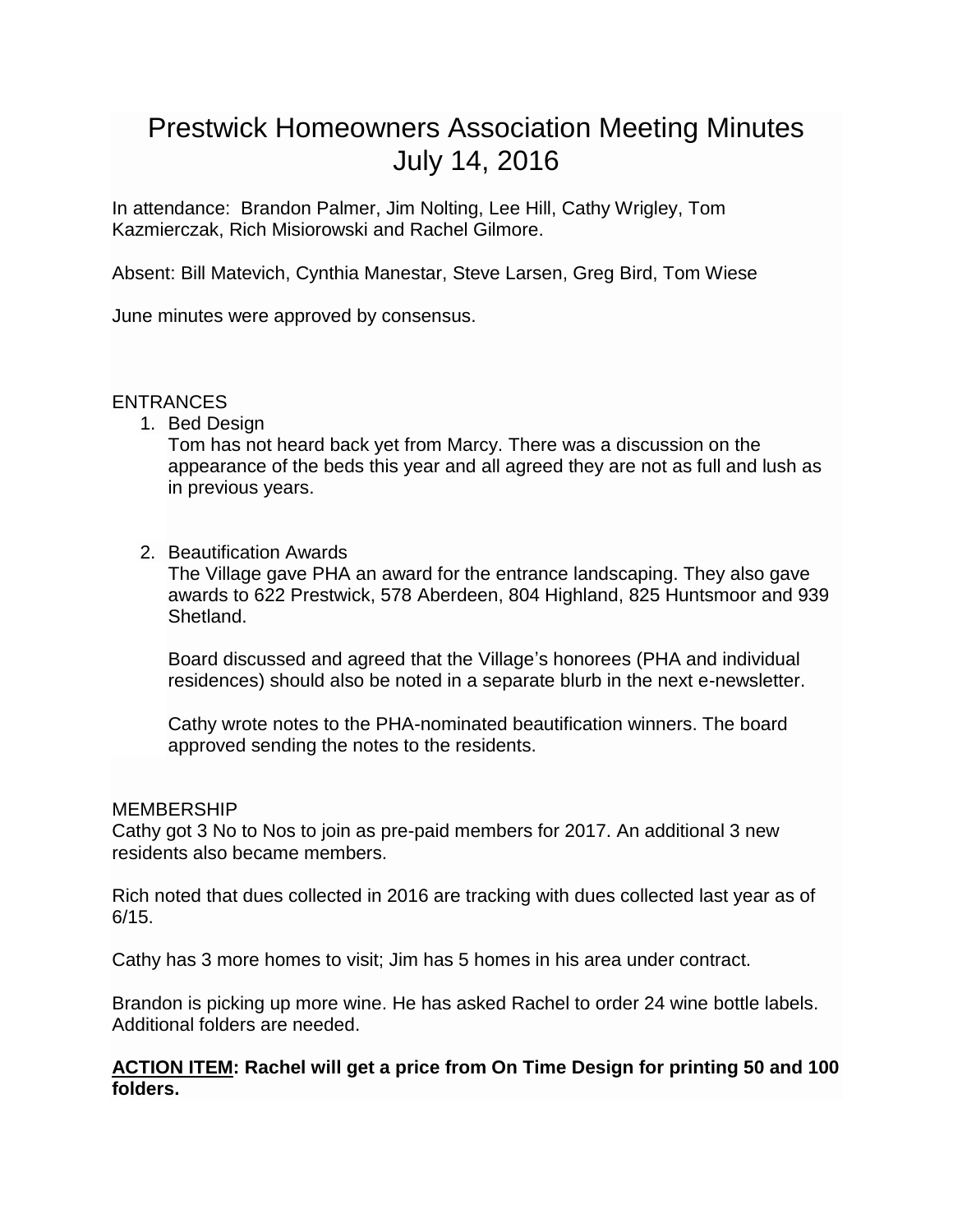# ARC

Steve sent a report stating that 506 Aberdeen wants to replace a rotted portion of their deck with like materials, which is treated lumber. He would prefer to see a higher quality material, but the Village will okay the treated lumber since it's the same as the original. After discussion the board approved the homeowner request.

#### FINANCIAL

Tom K noted that PHA has taken in approximately \$22,425 in dues, not including the \$600 he received at the meeting, and \$450 in ads. PHA has spent approximately \$14,000 with at least another \$12,000+ remaining. Tom K. recommends that the board think about a dues increase for 2017 as he believes PHA will dip into savings to cover the year.

Rich suggested a possible cost saving measure of cutting out the holiday lighting or having the option to do that if it's a separate line item in the contract. Board discussed and will check with Tom W. as to the contract wording.

Rich moved and Lee seconded to approve the treasurer's report. All were in favor.

#### SOCIAL

Discussion was held on the 3<sup>rd</sup> of July fireworks hosted by the Club. It was noted that there was great weather, and the show was very positively received by residents.

#### **SECURITY**

There was a brief discussion on the July 3 attempted break in of a car parked in a driveway on Prestwick Dr.

#### **WEBSITE**

All of the updates have been completed. The password-protected directory is available online.

#### GOVERNMENTAL

Rich put together a draft letter to WCFPD stating that PHA is questioning their decision to keep the flood gate in open position at all times. Rich sent a draft to the Village for feedback. He also asked if they want to co-sign the letter. Once he gets a reply/feedback, he will edit if needed and send to WCFPD.